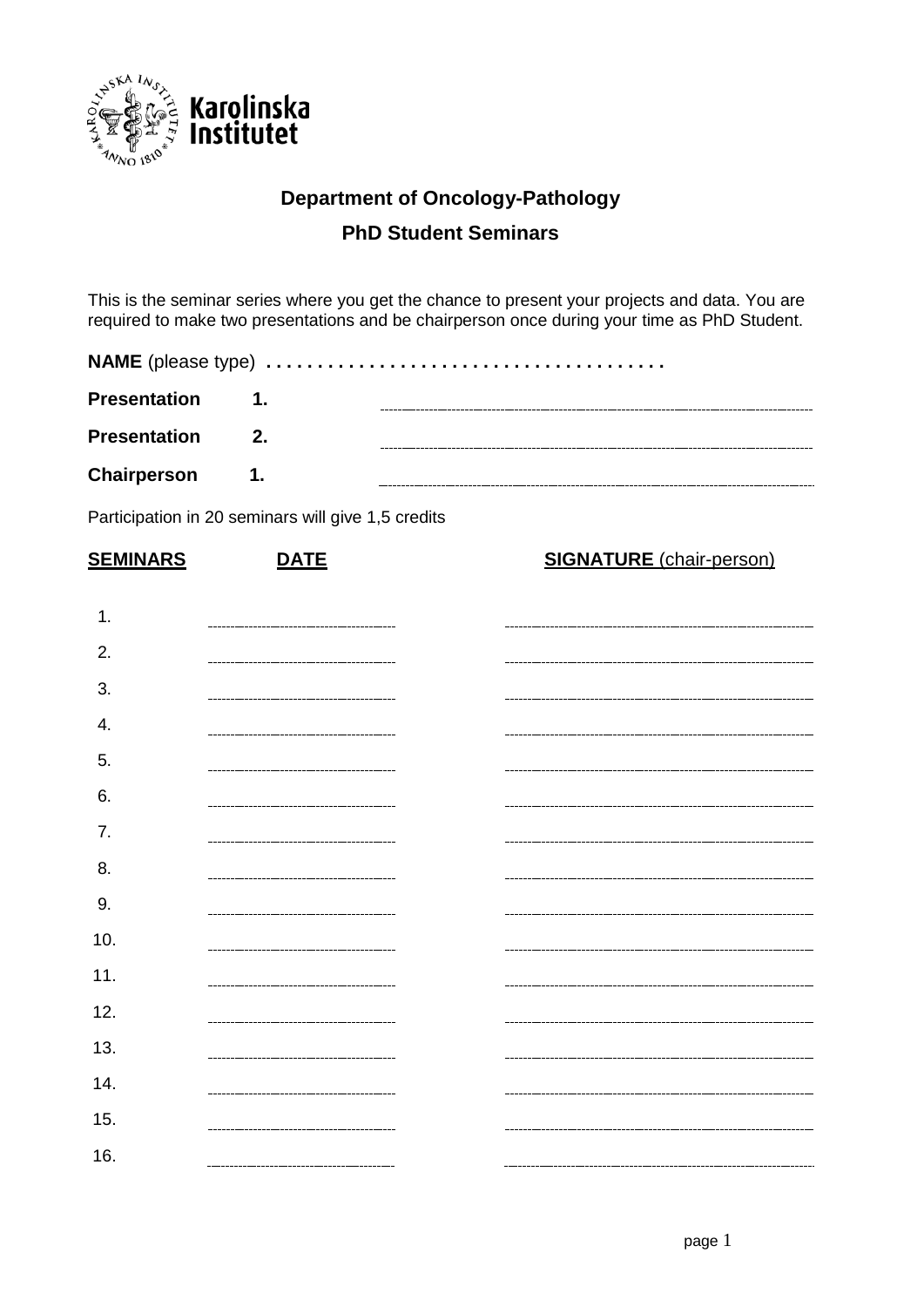| 17. |  |
|-----|--|
| 18. |  |
| 19. |  |
| 20. |  |
| 21. |  |
| 22. |  |
| 23. |  |
| 24. |  |
| 25. |  |
|     |  |
| 26. |  |
| 27. |  |
| 28. |  |
| 29. |  |
| 30. |  |
| 31. |  |
| 32. |  |
| 33. |  |
| 34. |  |
| 35. |  |
| 36. |  |
| 37. |  |
| 38. |  |
| 39. |  |
| 40. |  |
| 41. |  |
| 42. |  |
| 43. |  |
| 44. |  |
| 45. |  |
|     |  |
| 46. |  |
| 47. |  |